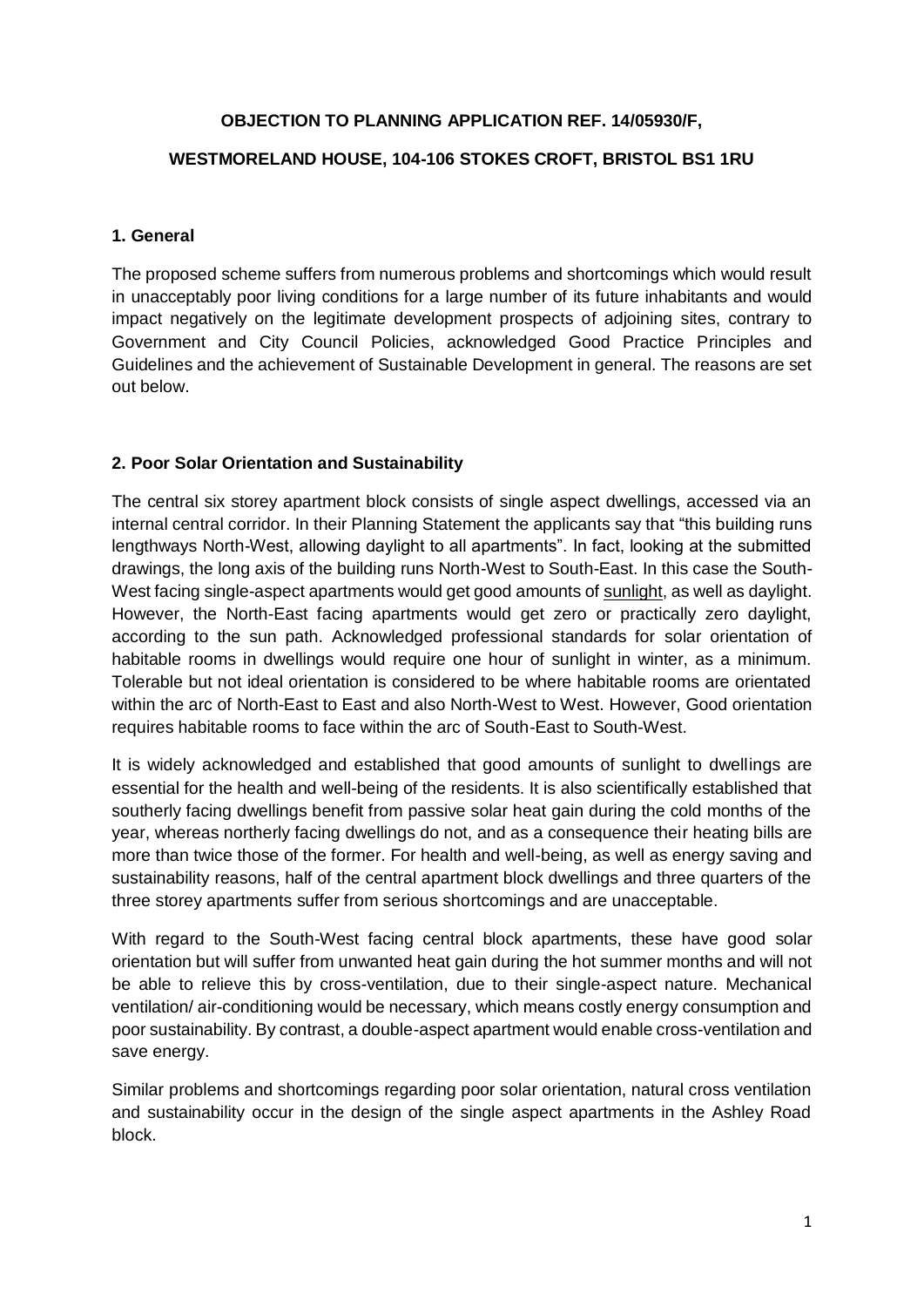The proposals are not in accordance with and fail the provisions of the Government's National Planning Policy Framework and Bristol City Council's Policies on Planning and Sustainable Development, including:-

Bristol Core Strategy BCS15 – Sustainable design should be an integral part of all developments in Bristol – Developments should maximise energy efficiency and are designed to be flexible and adaptable.

Bristol Development Management Policy DM29 (Design of new buildings) – New buildings should respond to solar orientation to support energy efficient design; ensure appropriate levels of privacy, outlook and daylight. Allow for future adaptation …….. . Where possible, new residential development should provide dual aspect, particularly where one of the aspects is north facing.

Bristol Supplementary Planning Document 5: Sustainable Building Design & Construction (Adopted Feb. 2006) – Aim to reduce overall energy use and maximise potential for renewable supply and use.

## **3. Excessive Overshadowing of communal open spaces**

The artist's digital visualisations in the planning application are seductive, but inaccurately present the communal open spaces and surrounding buildings as if bathing in sunlight and none being in the shade. In reality the buildings will cast shadows onto large areas of the communal open spaces for different parts of the day, particularly the six storey central apartment block. Unlike what is presented on the visualisation drawings, northerly facing facades will always be in the shade. The attractiveness of the open spaces to sit out and enjoy one's self and engage in recreation activities will therefore be significantly restricted. The small vegetable/allotment garden patch within the communal courtyard to the east will be in the shadow of the 6-storey central apartment block in the afternoon; this fact will undermine the garden's purpose and usefulness.

## **4. The proposals would prejudice the development potential of adjoining sites**

The three-storey apartment block along the Southern boundary of the site leaves only about one metre gap to this boundary for three quarters of the block, and actually touches the boundary for one quarter of its length. The four 3-bedroom family houses along the North-East boundary are spaced very closely to this boundary, leaving a gap of approximately 1.5 to 2.5 metres. In addition to the miserable, unacceptable prospect (see point 5 of this response), the development prospects of the adjoining sites along these boundaries will be seriously prejudiced in terms of daylight and outlook. If the rear areas of the adjoining sites were to be developed in accordance with the Government's and Bristol City Council's policies, the new buildings there would have to be located much further back from the boundary, than would be the case if the buildings in question in the current application were to be approved as currently proposed. Were the totally unsatisfactory positioning of the buildings too near the boundary in the current application to be approved, an unfortunate precedent could also be set tempting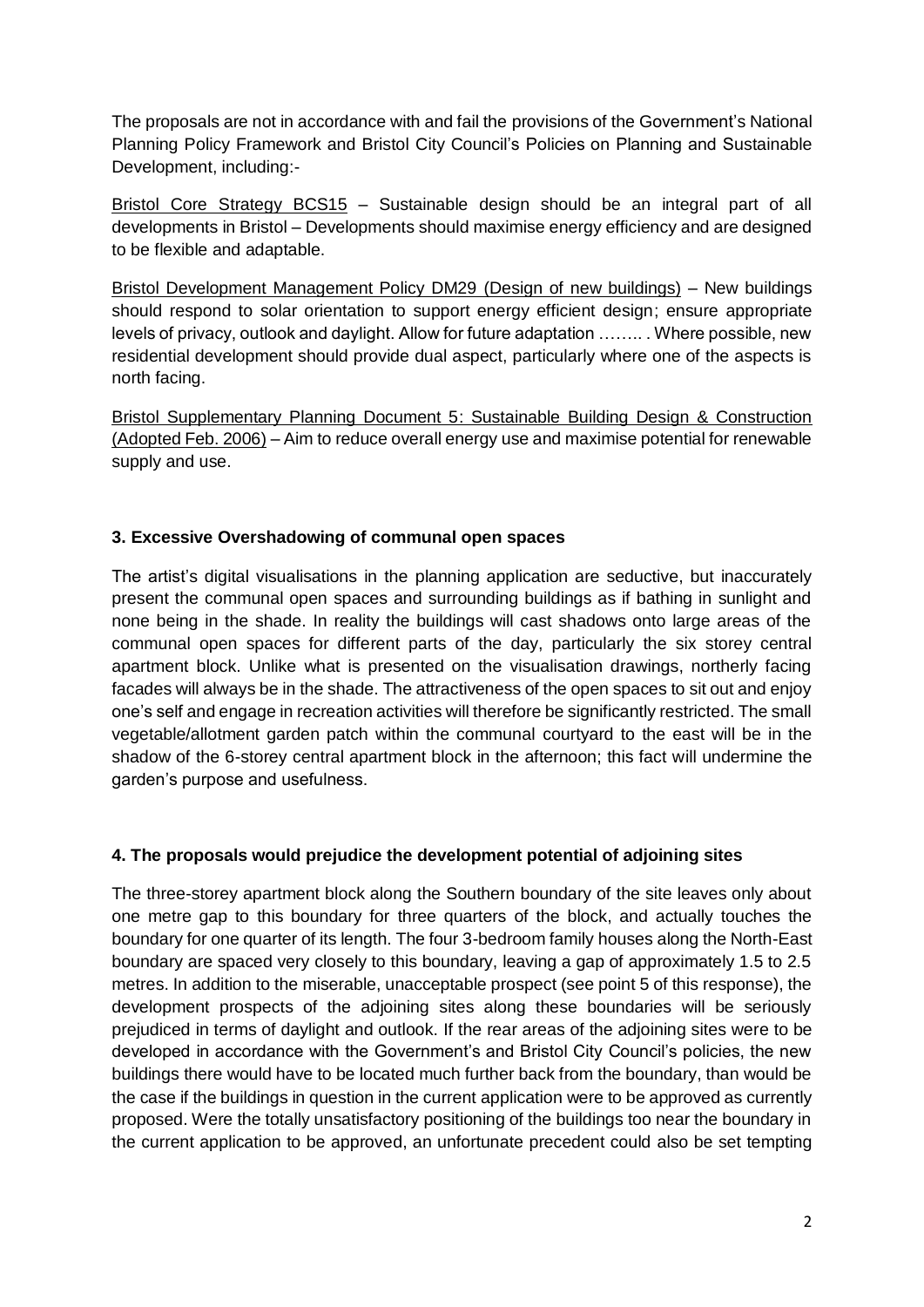developers of adjoining sites to do the same, as the Government's and Council's policies would have been repudiated.

The current proposals are contrary to the provisions of Bristol City Council Development Management Policy DM27 which requires that developments should not prejudice the existing and future development potential of adjoining sites.

### **5. Inadequate privacy space/private gardens, poor outlook and other problems**

As indicated under point 5, the very close spacing to the rear South-East boundary of the 3 bedroom family houses, leaves only miniscule micro-patios, which by no stretch of the imagination can be construed as or function as gardens. Decent size private gardens are considered essential for family houses. The outlook to the long blank walls of the existing building along the rear boundary is dismal and the micro patios and rear house elevations will be overshadowed on the lower floors. The 3-bedroom family houses along the North-Eastern boundary have mini-gardens approximately 4 metres deep, in striking contrast to the adjoining generous rear gardens of the houses they back on to.

Both the micro-patios and mini-gardens are totally inadequate for the 3-bedroom family houses which are likely to include children, and cannot cater for the normal activities which need to take place there, such as children playing safely, privacy, drying clothes, gardening and relaxation. The proposed sizes are not fit for purpose and are also contrary to Bristol Local Plan Policy Advice Note 1 – Residential Guidelines.

# **6. Poor location of residential and commercial refuse bin stores in relation to health and amenity of dwellings.**

The huge residential refuse bin store of 86 spaces is jammed hard up against the end dwellings of the central 6-storey apartment block and also the end dwellings of the 3-storey South apartment block. Even if well camouflaged with a 'green' roof, the positioning is very unsatisfactory for the health and amenity of adjoining residents due to emanating smells and contamination and the in and out movement from the refuse store. The Western apartments of the 3-storey block will suffer similarly next to the commercial refuse store.

## **7. Conclusion**

The only conclusion that can be drawn from the above description, analysis and evaluation of the numerous, very serious problems and shortcomings is that the proposals constitute **Overdevelopment**, trying to squeeze too much development on the site, to the detriment of the living conditions, amenity, health and well-being of future inhabitants and without proper regard to the sustainability of the development for this and future generations.

As currently proposed the scheme is unacceptable and should be firmly **REFUSED** because of its poor merits and for being contrary to Government and Council Policies and Good